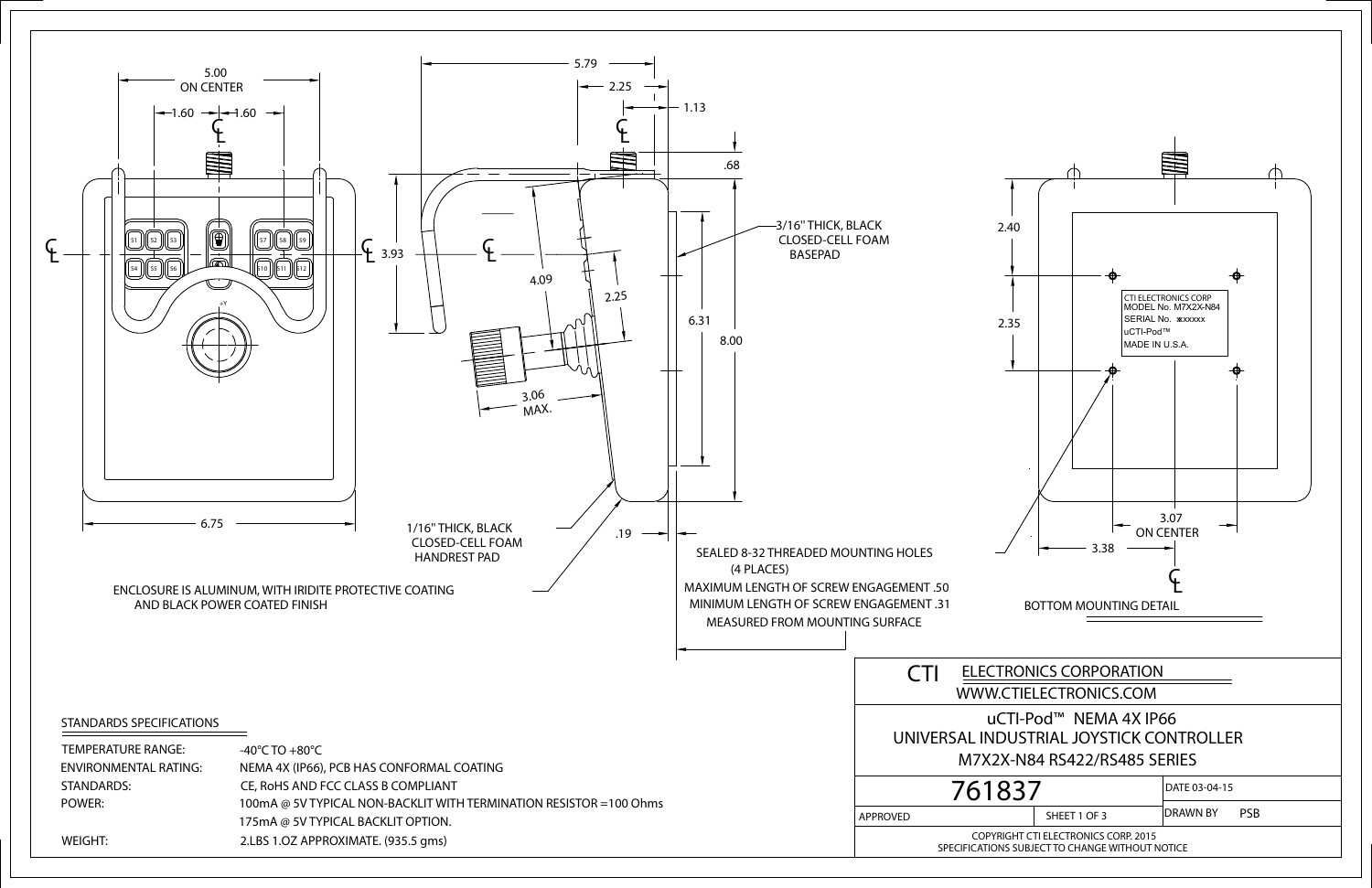| PIN NO. | <b>FUNCTION</b> |
|---------|-----------------|
| 1       | <b>SHIELD</b>   |
| 2       | <b>TXD</b>      |
| 3       | <b>TXD</b>      |
| 4       | $+5V$           |
| 5       | <b>COMMON</b>   |
| 6       | RXD             |
| 7       | <b>RXD</b>      |
| 8       | $+5V$           |
| 9       | <b>COMMON</b>   |
| 10      | N/C             |
| 11      | N/C             |
| 12      | N/C             |
| 13      | N/C             |



| RONICS CORPORATION                                                                 |              |                               |
|------------------------------------------------------------------------------------|--------------|-------------------------------|
| TIELECTRONICS.COM                                                                  |              |                               |
| CTI-Pod ™ NEMA 4X IP66<br>DUSTRIAL JOYSTICK CONTROLLER<br>X-N84 RS422/RS485 SERIES |              |                               |
| 37                                                                                 |              | DATE 03-04-15                 |
|                                                                                    | SHEET 2 OF 3 | <b>DRAWN BY</b><br><b>PSB</b> |
| LHT CTI EI ECTRONICS CORD JO15                                                     |              |                               |

SPECIFICATIONS SUBJECT TO CHANGE WITHOUT NOTICE